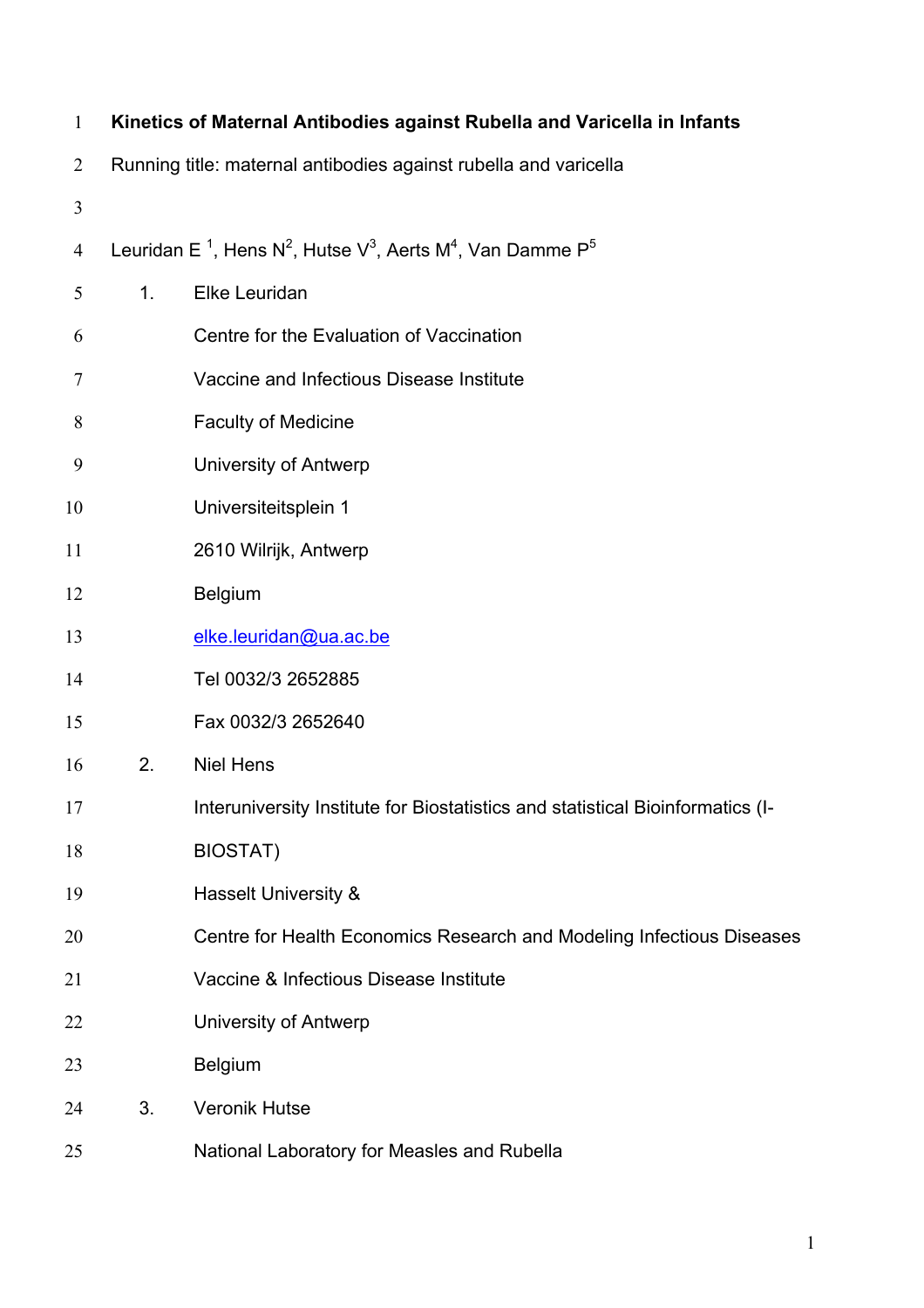| $\mathbf{1}$   |                                                                                      | Scientific Institute of Public Health – Programme of Virology                  |
|----------------|--------------------------------------------------------------------------------------|--------------------------------------------------------------------------------|
| $\overline{2}$ | 4.                                                                                   | <b>Marc Aerts</b>                                                              |
| 3              |                                                                                      | Interuniversity Institute for Biostatistics and statistical Bioinformatics (I- |
| $\overline{4}$ |                                                                                      | <b>BIOSTAT)</b>                                                                |
| 5              |                                                                                      | <b>Hasselt University</b>                                                      |
| 6              |                                                                                      | Belgium                                                                        |
| 7              | 5.                                                                                   | Pierre Van Damme                                                               |
| 8              |                                                                                      | Centre for the Evaluation of Vaccination                                       |
| 9              |                                                                                      | Vaccine and Infectious Disease Institute                                       |
| 10             |                                                                                      | <b>Faculty of Medicine</b>                                                     |
| 11             |                                                                                      | University of Antwerp                                                          |
| 12             |                                                                                      | Belgium                                                                        |
| 13             | Key words: maternal antibodies, rubella, varicella, vaccination                      |                                                                                |
| 14             | Running title: maternal antibodies against rubella and varicella                     |                                                                                |
| 15             | Word count: 2853                                                                     |                                                                                |
| 16             | Acknowledgement: The authors would like to thank all participating women and their   |                                                                                |
| 17             | lovely children. We would also like to thank Mrs Aline Bontenakel for performing the |                                                                                |
|                |                                                                                      |                                                                                |

blood sampling in the infants.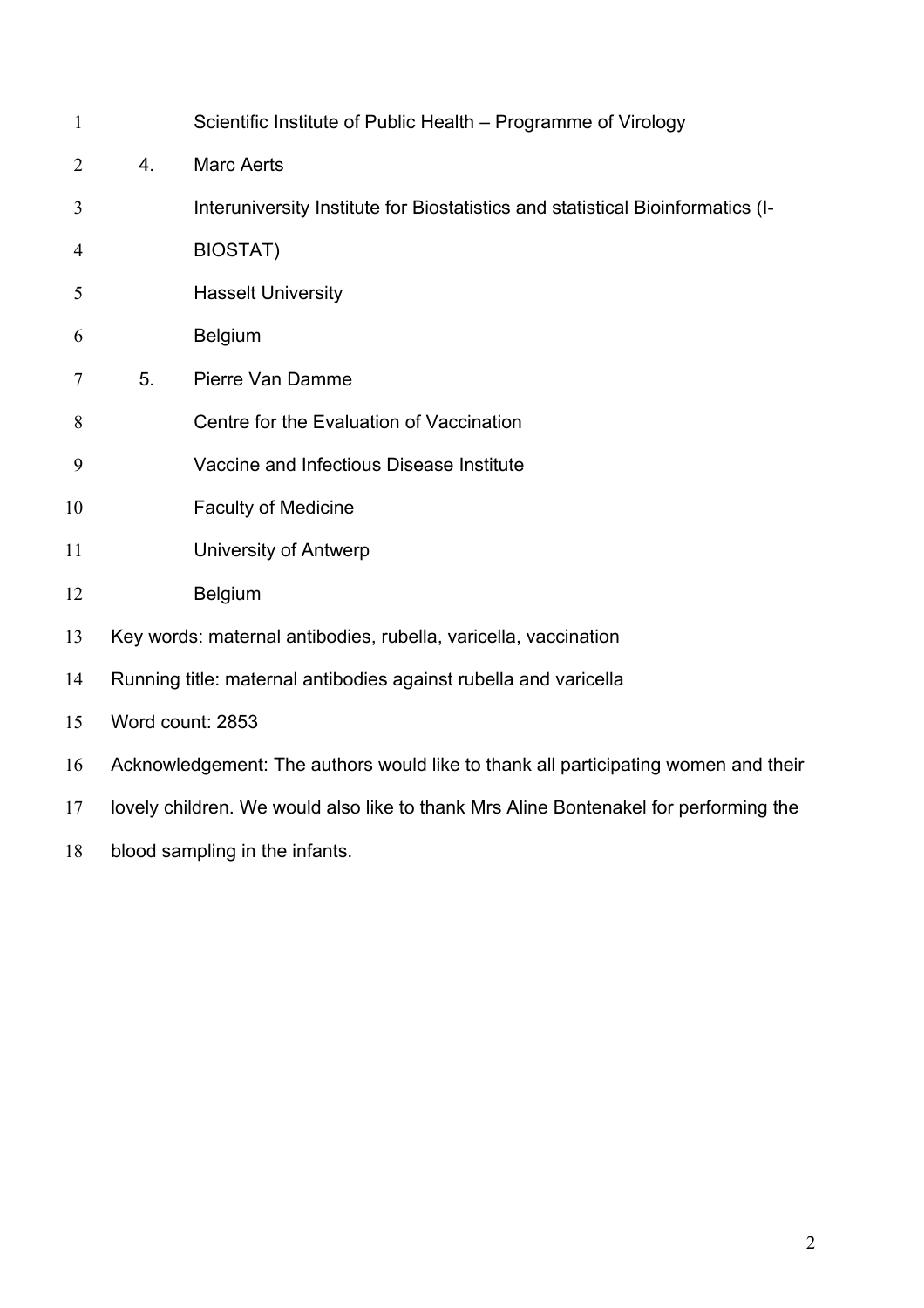# **Abstract**

Kinetics of maternal rubella and varicella antibodies in 213 mother-infant pairs are

described in a longitudinal study in Belgium.

- Blood samples are taken at 7 time points (week 36 of pregnancy, birth (cord), 1, 3, 6,
- 9, and 12 months), and analyzed for anti-rubella IgG and anti-varicella IgG by
- enzyme linked immunosorbent assay (ELISA). A generalised exponential model is
- used to analyse maternal antibody decay in infants.
- Model based, the mean duration of passive immunity is 2.1 months for rubella and
- 2.4 months for varicella.
- Infants are susceptible at young age for rubella, a disease with high vaccination
- coverage, as well as for varicella, an endemic disease in western Europe.
- 
- 
- 
- 
- 
- 
- 
-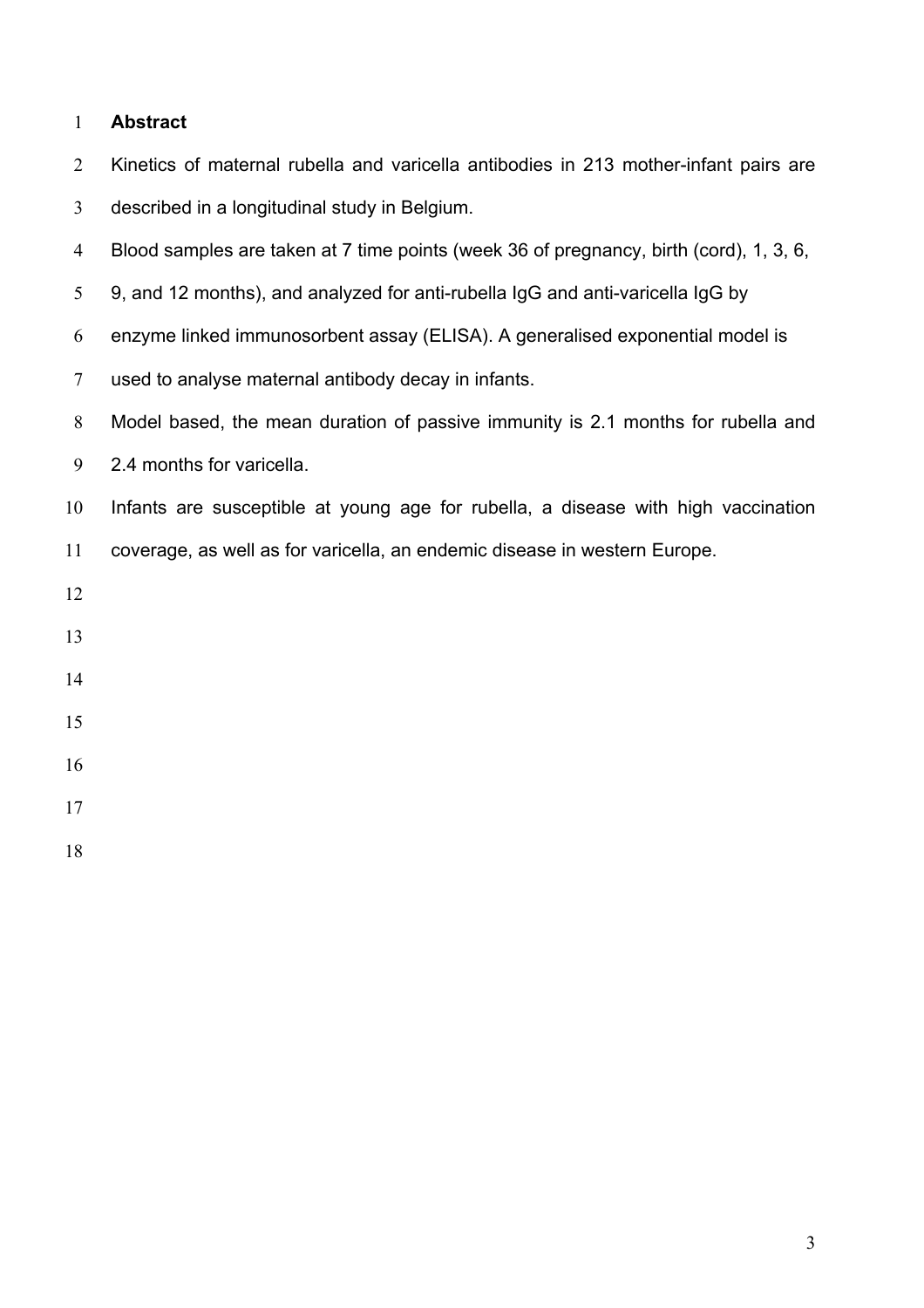#### **Introduction**

 Congenital rubella syndrome (CRS) is a severe complication of rubella infection during pregnancy. Vaccination against rubella has been performed since several decades and the prevalence of CRS has fortunately decreased enormously. In Belgium, rubella vaccination is recommended since 1972 for adolescent girls (monovalent vaccine), and since 1994 for both boys and girls through Measles Mumps Rubella (MMR) vaccine administration at the age of 15 months, with a second dose at 11 years of age. The age of the first dose was lowered in 2002 to 12 months [1]. MMR vaccination of susceptible women at fertile age is recommended.

 Varicella is endemic in Belgium. Vaccines are available on the market but recommended only for risk groups. Seroprevalence data show 96.8% seropositivity at childbearing age for varicella antibodies [2].

 The amount of antibodies against infectious diseases is subject to many epidemiological factors, e.g. vaccination programmes, spread of the disease and natural boosting, time since infection. Yet, the maternal antibody titer is of critical importance to the neonatal titer at birth [3] . Timing of administration of the first dose of a MMR vaccine should take into account the presence of maternal antibodies, since it is known that they can hamper humoral responses to vaccination, in particular for attenuated vaccines [4, 5].

In the present paper the duration of the presence of maternal antibodies against

rubella and varicella is studied in a prospective cohort of woman-infant pairs,

22 describing on the one hand a disease with high vaccination coverage and on the

other hand an endemic disease in the population. Results on persistence of measles

maternal antibodies have been published elsewhere [6] .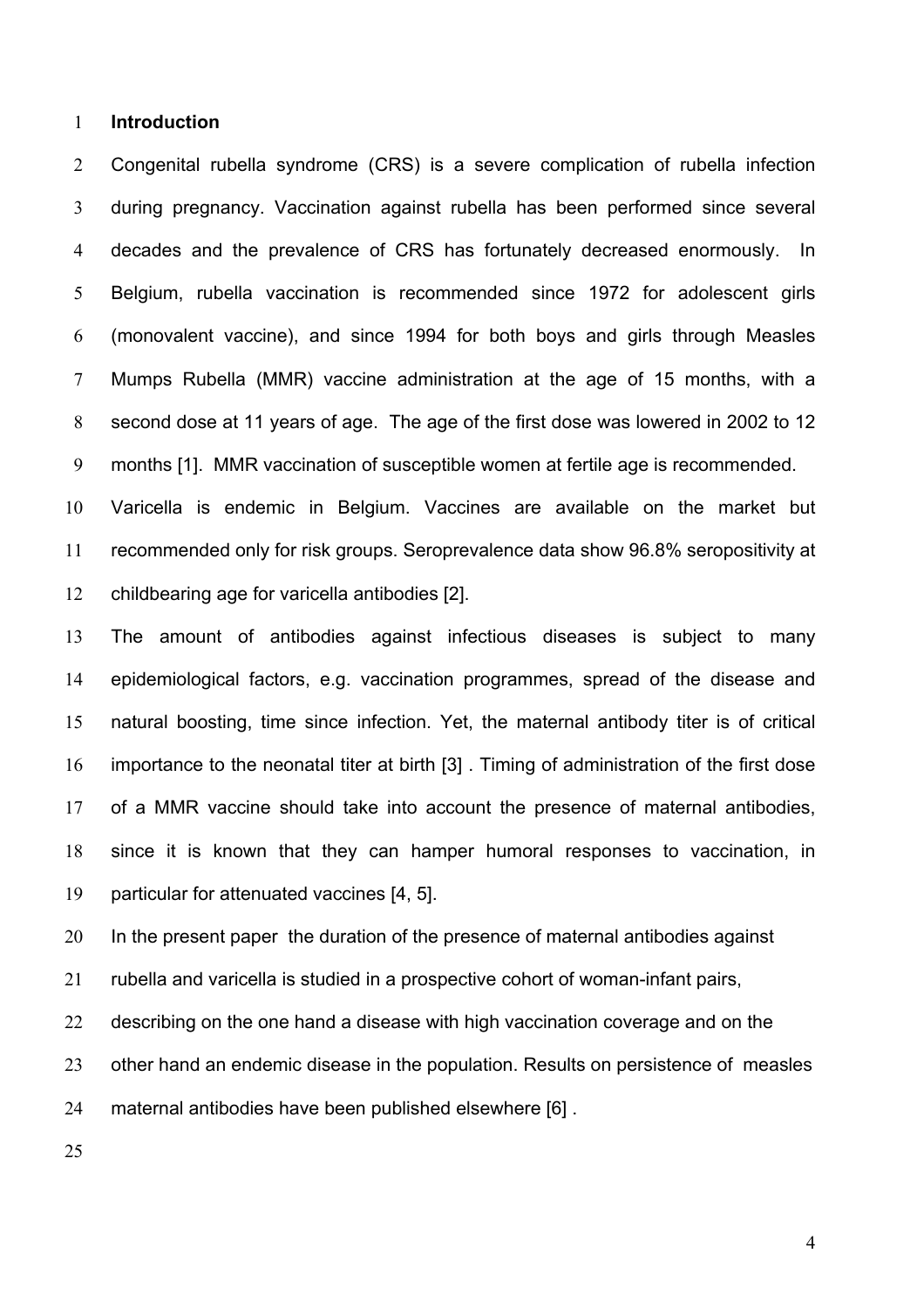#### **Methodology**

#### • *Study design*

 A prospective multi-centre study was conducted in Antwerp, Belgium, in accordance with the Helsinki Declaration, ICH-GCP and procedures established by Belgian law.

 Healthy pregnant women aged 18 to 40 years and their healthy offspring were included starting April 2006 and follow-up lasted until November 2008. Informed consent was obtained. Exclusion criteria were impaired immunology in mother or child, administration of immunoglobulins or blood products during the study period, preterm delivery (<36 weeks) and low birth weight (<2400 g). A questionnaire was completed on demographics, validated vaccination history and medical history. Growth parameters, breastfeeding, day-care attendance, immunization data, and medical histories for all household members were registered at each visit. Venous whole blood was collected during pregnancy (10 ml at week 36), at birth (10 ml cord blood), in all infants (2 ml) at month 1 (27-34 days), month 3 (84-99 days) and month 12 (358-372 days) and randomly at either month 6 (175-189 days) or month 9 (267- 282 days). All samples except for cord blood, were collected during home visits. Samples were centrifuged at 2000 rpm within 8 hours after sampling and stored at - 20°C.

• *Serology*

 Rubella quantitative measurement of Immunoglobulin G (IgG) was analyzed with 21 ELISA ETI-RUBEK-G PLUS<sup>®</sup> (Diasorin, Germany). The protective cut-off value is 10 IU/mL, according to international standards [7].

23 Varicella quantitative measurement was analyzed with ELISA Enzygnost® Anti VZV IgG (Siemens, Germany). The assay was calibrated against the WHO International Standard for Varicella Zoster Immunoglobulin (50 IU), and quantitative results are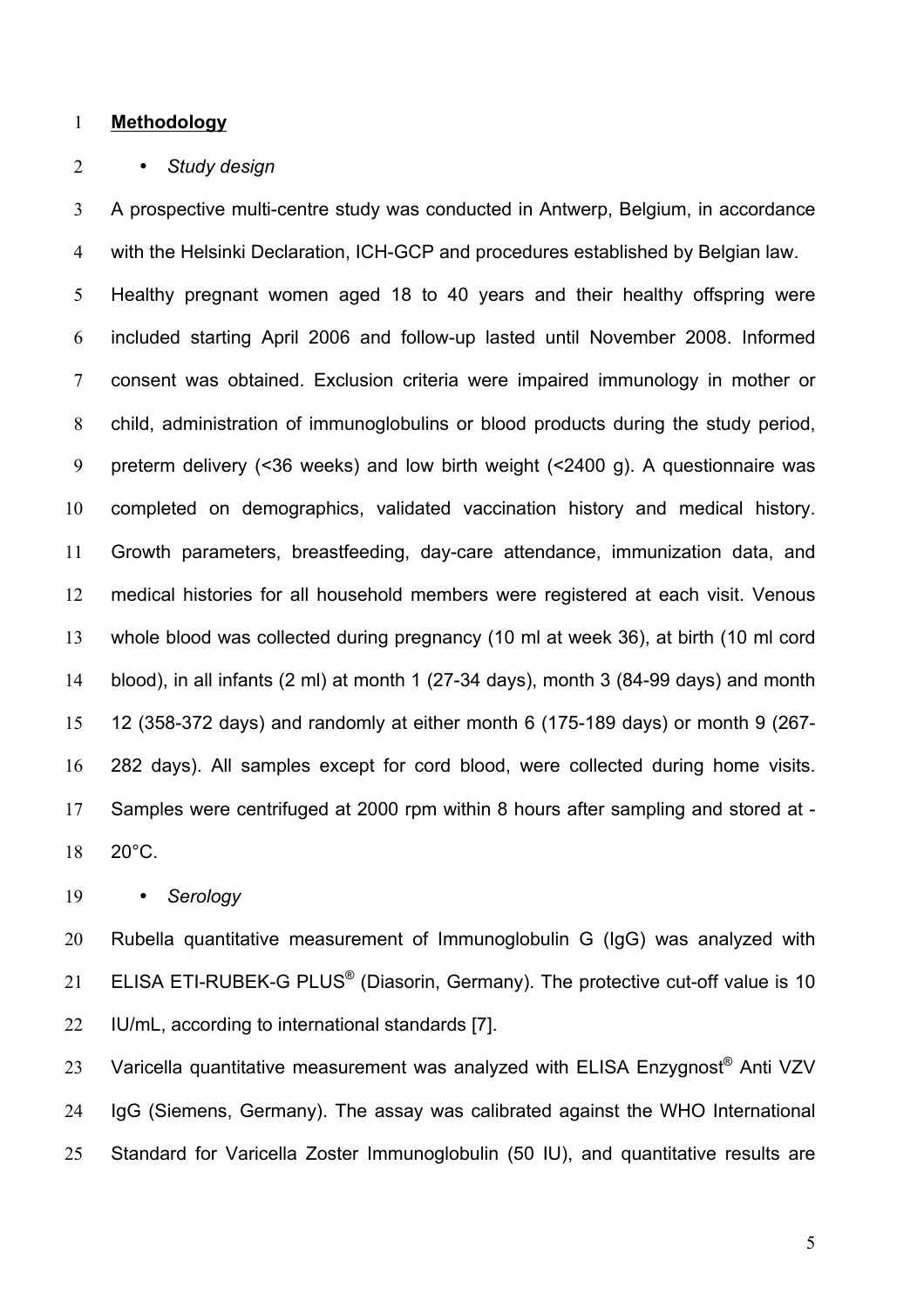reported in milli-International Units per milliliter. If corrected Optical Density (OD) was  $2 \rightarrow 0.2$ , the sample was considered positive, if corrected OD was  $\leq 0.1$ , the sample was negative. A sample with a corrected OD between 0.1 and 0.2 was inconclusive. 4 Quantitative results were calculated with the aid of the  $\alpha$ -method using kit dependent parameters. If corrected OD < 0.1, quantitative results could not be trusted. The estimated 'protective' cut-off value was set on 100mIU/mL based on the optical density measurements. Values between 50 and 100 mIU/mL were considered inconclusive. An exact protective cut-off value for varicella is not known using the described ELISA.

 The laboratory analyses were performed at the Programme of Virology, Scientific Institute of Public Health, Belgium.

# • *Statistical analyses*

 Statistical methodology consisted of three non-linear decay models: exponential decay, generalized exponential decay and a Gompertz model. All three models were fitted assuming a lognormal distribution for the antibody level. We extended the models with covariates: duration of breastfeeding, parity, childcare and the (log) antibody level of the mother at week 36 of pregnancy, for both the measurements at birth and the decay with time. We used the Akaike Information Criterion (AIC) [8] to select the best model, i.e. the model with minimum AIC. For each model, covariates were eliminated according to a stepwise procedure based on the likelihood ratio test. Non-reproducible results are taken into account by left censoring. The *generalized exponential model* fitted best to relate the maternal antibody level of the infant to time and other potentially influential factors (based on AIC) and was selected to analyse the results. Detailed statistical information is provided in appendix. We used SAS® (v9.2, SAS Institute Inc, USA) for the statistical analysis.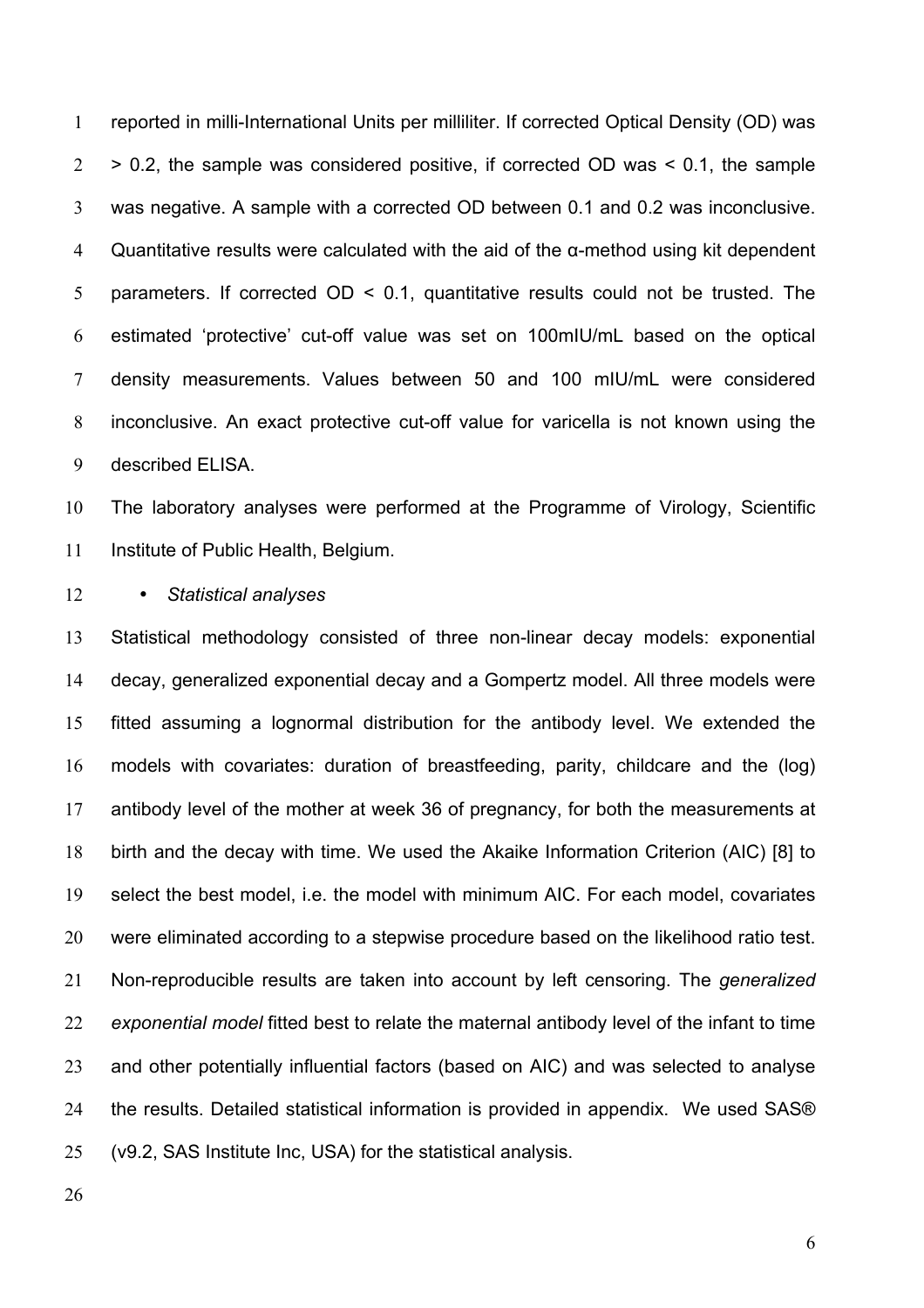# **Results**

#### 2 1. Demographic results

 Initially, 221 women and 227 children participated in the study. Four woman-child pairs were excluded because neither infant samples nor cord samples were available. Another 4 woman-child pairs were excluded because the infant(s) met exclusion criteria. The analysis was performed on data of 213 women and 216 children. During the study period, 16 infants were lost to follow up at different time points, mainly because of the burden of the number of blood drawings. These children were included in the analysis until the moment of dropout (Table 1). At 9 and 12 months of age, results from children who had a proven episode of varicella (N= 17) were excluded from the analysis as well as results from children who received MMR vaccination (N=3).

#### 2. Disease history and serological results of the women

# *A. Rubella*

 166 women had written proof of immunization with a rubella (containing) vaccine; 43 women reported a past natural infection of whom 12 women also received a vaccination (documented). Four women did not receive any vaccination nor had the disease. No one received more than one dose of MMR. Three percent (N=6) of all women had antibody levels below the protective cut-off value by childbearing age: 1 woman reporting a natural infection, 4 with documented vaccination history and one woman with unknown status of vaccination. No

- significant difference was found in GMT between women who experienced natural
- rubella infection and women who had been vaccinated (p= 0.8; unpaired student's t-
- test). GMT for all women against rubella was 25 IU/mL (Table 2). [7]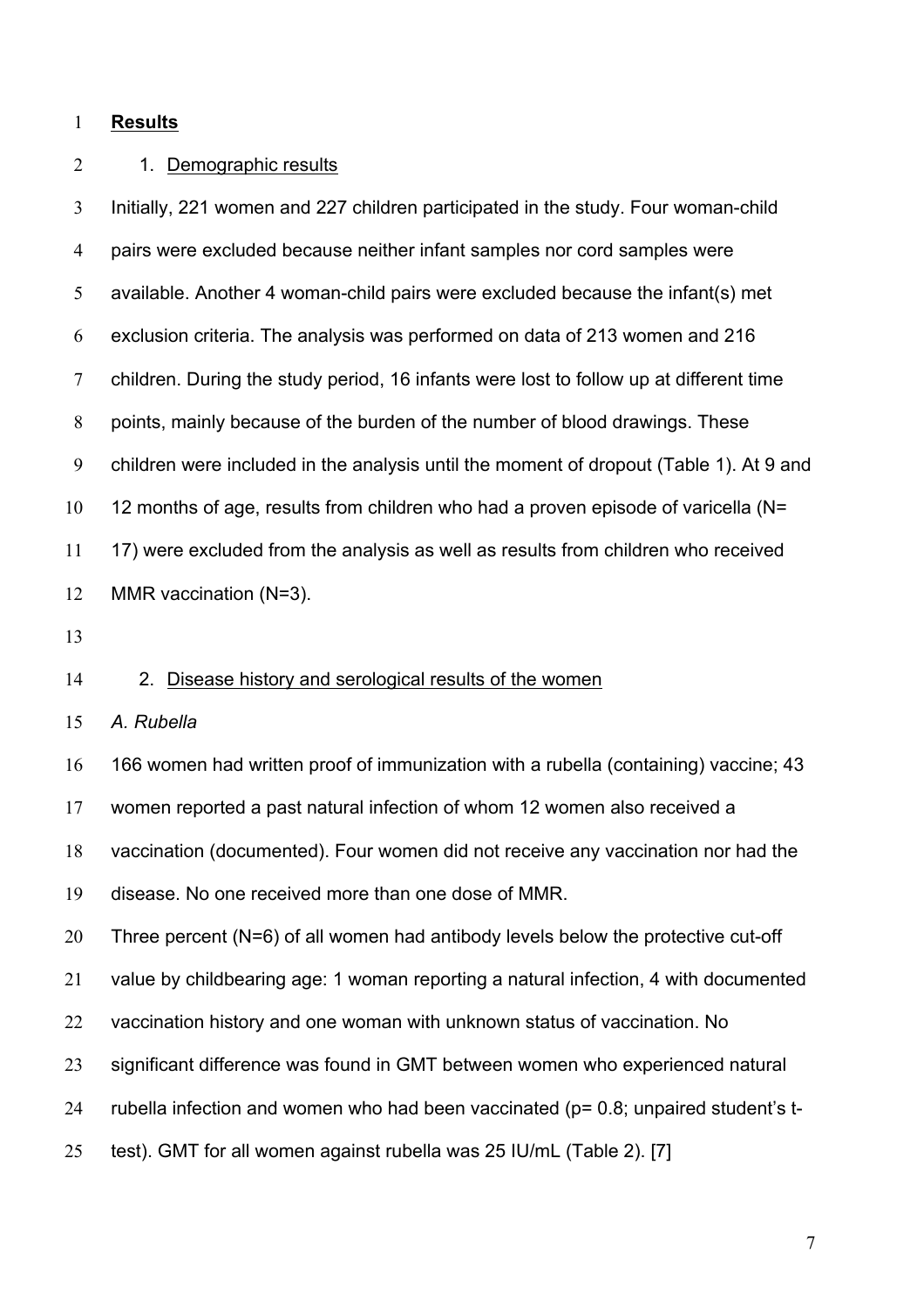# *B. Varicella*

Antibodies against varicella were present in 98% of participating women. 11%

reported an episode of zoster in the past. No woman reported zoster without having a

history of varicella. GMT for all women against varicella was 625 mIU/mL (Table 2).

GMT in women who had a history of zoster did not differ significantly from those who

did not report shingles (p=0.2; unpaired student's t-test).

# 3. Serological results of the infants

 Antibody levels in cord blood strongly correlated with maternal titers during pregnancy. Table 2 shows GMT at different time points in infants and mothers. At three months of age 66% of the infants had lost maternal antibodies. At the age of 6 months, only 4% of the children still had protective antibody titers against rubella and 12% had positive antibody titers against varicella. At 9 and 12 months none of the children had detectable maternal antibodies for either disease.

# 4. Model based results

 Figures 1 and 2 depict the individual profiles of the antibody level (AL) decay per child for rubella and varicella respectively, according to the generalised exponential model.

For rubella, 50% of the children had lost protection at 2.1 months of age; at 3

months, 69% had lost protection (<10 IU/ml)(Figure 1).

According to the model, 50% of the children had lost varicella protection through

maternal antibodies at 2.4 months of age, when assuming 100mIU/mL as the

threshold (Figure 2). At three months of age the model predicts 54% of the infants to

lose maternal antibodies to varicella. The discrepancy between the result of the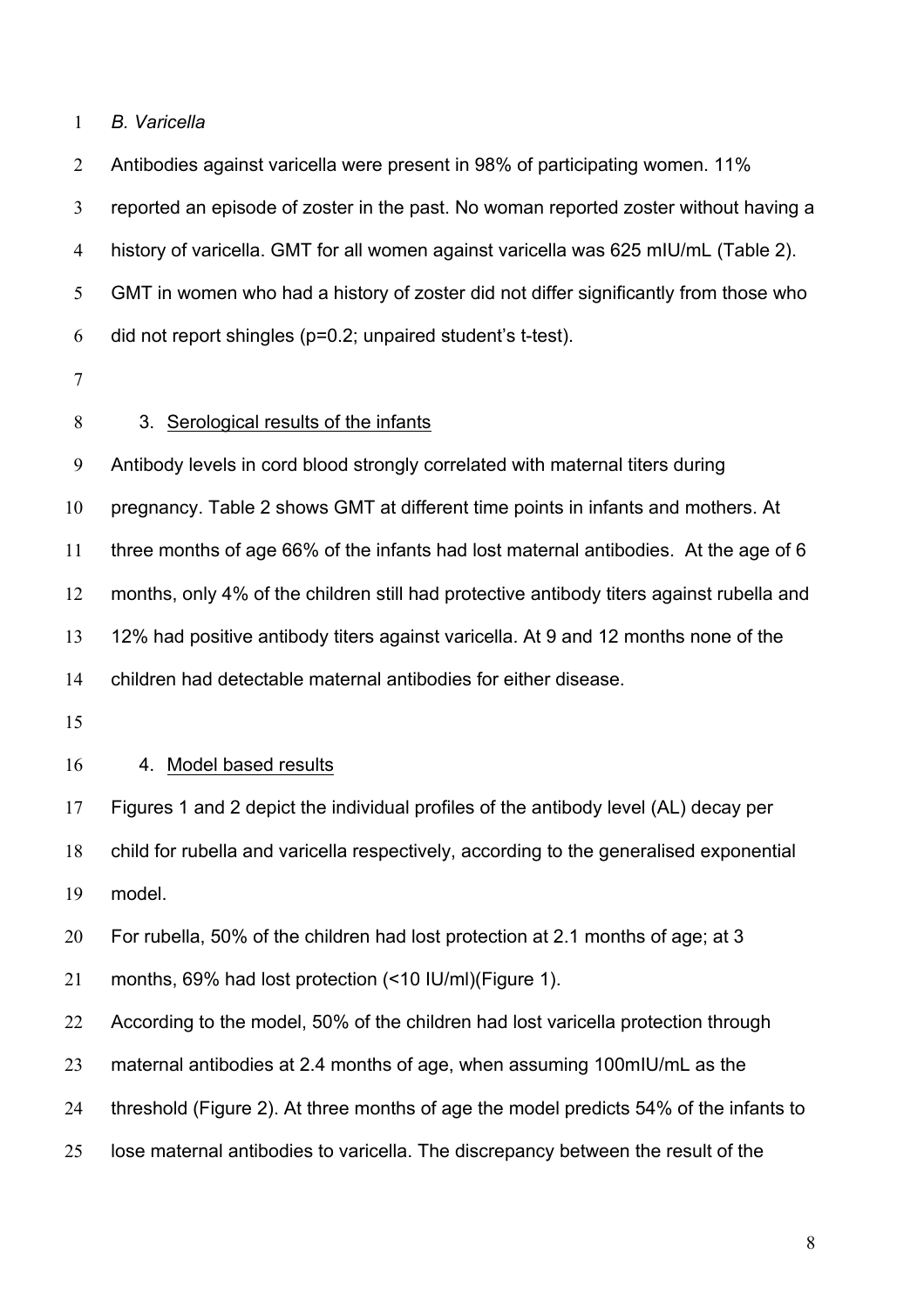model and the observed proportion positive for varicella antibodies (41%, Table 2) at 2 three months of age, was indicative of the influence of the left censored observations on the overall fit of the model (see appendix).

Several factors were investigated in the model: antibody level in the women at week

36 of pregnancy, duration of pregnancy, parity, breastfeeding, gender, weight at birth

and day-care attendance. From these covariates, one was retained: the (log)

antibody level of the mother at week 36 of pregnancy was shown to have a

statistically significant positive impact on both the measurement at birth and the

antibody decay in the infant for rubella and varicella (all p-values < 0.001).

 Concerning rubella, the duration of breastfeeding was only a moderately significant variable (p-value 0.0435). However, when removing the factor from the model, AIC increased considerably, which shows the relevance of the covariate.

 A fixed effects-analysis for each recruitment center was performed and showed no differences between the 5 recruitment centers.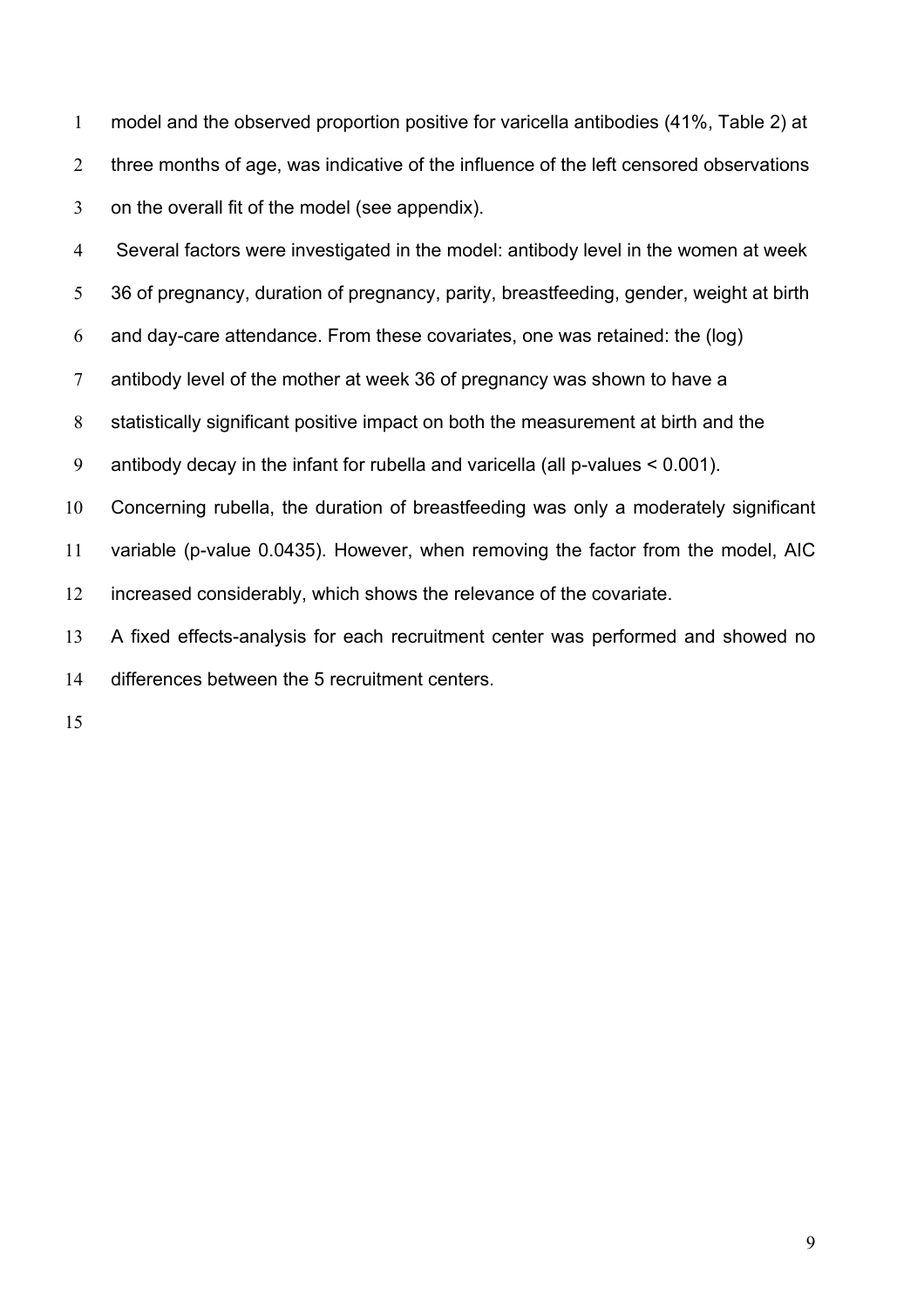#### **Discussion**

2 The present paper shows that the prevalence of antibodies against rubella and varicella at childbearing age is high, reflecting possibly a good coverage of the recommended rubella vaccination programme already in the 70ies and 80ies, and high endemicity of chickenpox in the country. Antibodies in neonates at birth strongly correlate with maternal values for both infectious diseases. However, they decline exponentially over time. The model based mean time to immunity loss was 2.1 months for rubella and 2.4 months for varicella. At 9 months of age, none of the infants still had positive antibody titers for either disease. The added value of the present study is the longitudinal data collection in infants during the first year of life and the substantial number of mother-child pairs. For *rubella,* the results confirm the trend of shortening protection of infants by passively acquired antibodies. In a study performed in 1979 (USA), 1 in 6 children was still protected at 11.9 ±0.24 months of age against rubella, even hampering immune response to rubella vaccination [9]. De Azevedo (1994, Brazil) [10] described a more rapid decline in maternal antibodies, leaving only 15% of infants seropositive at the age of 6 months. Nicoara et al (1999, Switzerland) [11] found 32% of children seropositive between 3-6 months and 5.2% at 9-12 months . Klinge et al (2000, Germany) [12] reported no seropositive children at 9 months of age and similar humoral MMR vaccine responses in children at 9 or 12 months of age, as a proof of absence of maternal protection. A more recent study of Leineweber in 2004 in Switzerland [13] showed that only 13% of children still had antibodies at the age of 6- 9 months.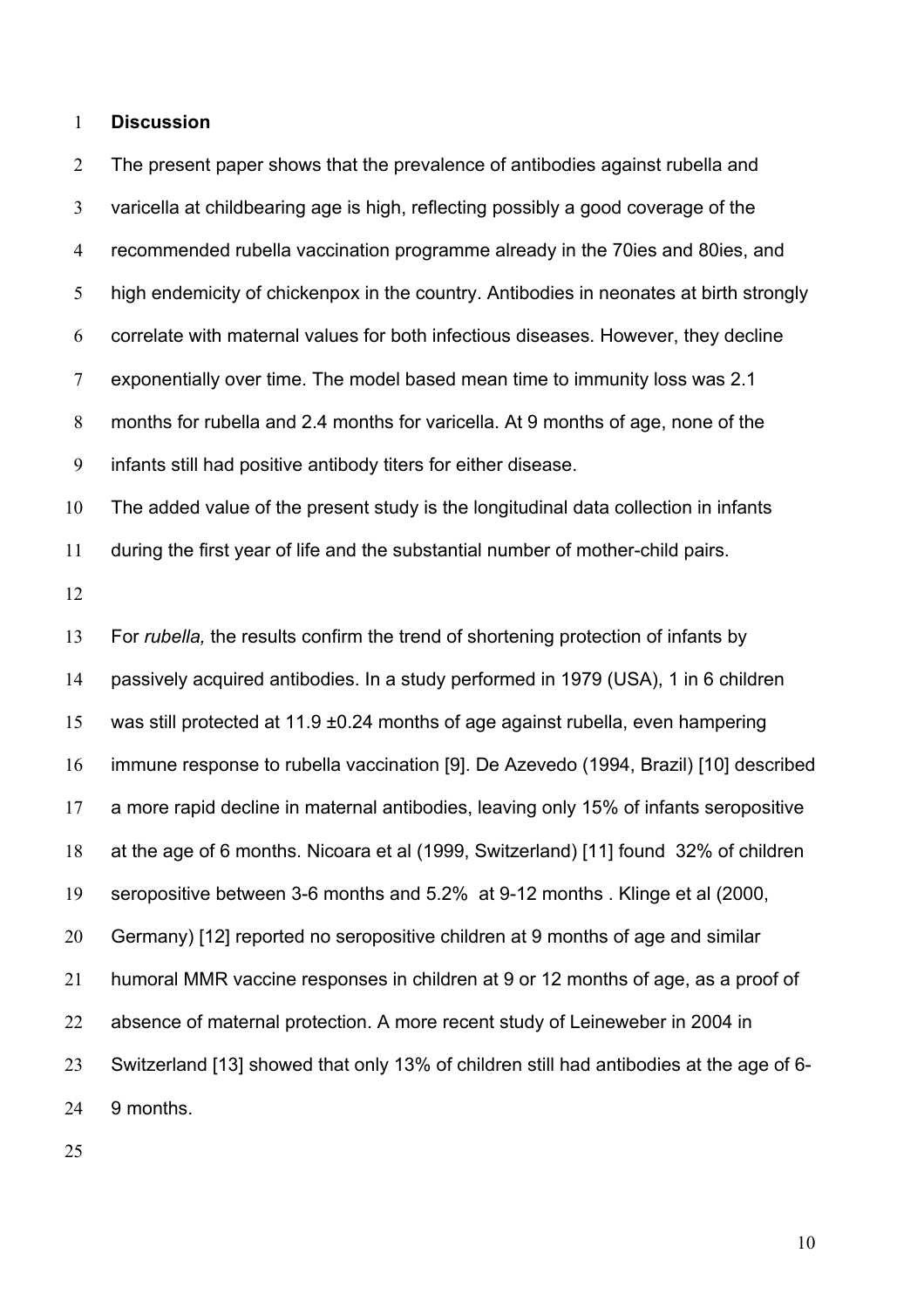It is known from literature and practise that children over the age of 6 months become susceptible to *varicella.* Studies in the 1960ies already stated that maternal protection against varicella lasts shortly [14]. A Swiss study (2006) depicted a rapid loss of high levels of maternal antibodies in young children, leaving all children unprotected above the age of 6 months [15]. A recent French publication reported similar high titers of antibodies at birth and only 29.5% of children reached the 100 mIU/ml threshold between 3 and 6 months of age [16]. In the present study, susceptibility of young infants is well illustrated by the 17 varicella cases (7.8%) occurring from the age of 6 months on.

 The main aim of rubella vaccination is to prevent CRS. Three percent of participating women in the present study appeared to be susceptible to rubella. The data of the present study are comparable to other European countries (Table 3) [17-25]. Any effort should be made to reach high immunisation coverage rate with rubella vaccine, since even with high coverage there still are susceptible women. However, rubella immunisation has an impact on the serological status of women at childbearing age, as described in an Australian study (1976-2000). An increase of lower titers of protective levels in women at childbearing age was found to be related with higher coverage of vaccination over time, which could be explained by the absence of circulation of natural infection. Although susceptibility remained 2-3%, the increase in low titers is of concern for the amount of passively transferred antibodies [17]. The duration of the presence of rubella antibodies after vaccination and natural infection was studied extensively [26, 27]. Davidkin et al [28] conducted a follow up study after administration of rubella containing vaccine in Finland. One in three children was low protected against rubella after 17 years; they had been vaccinated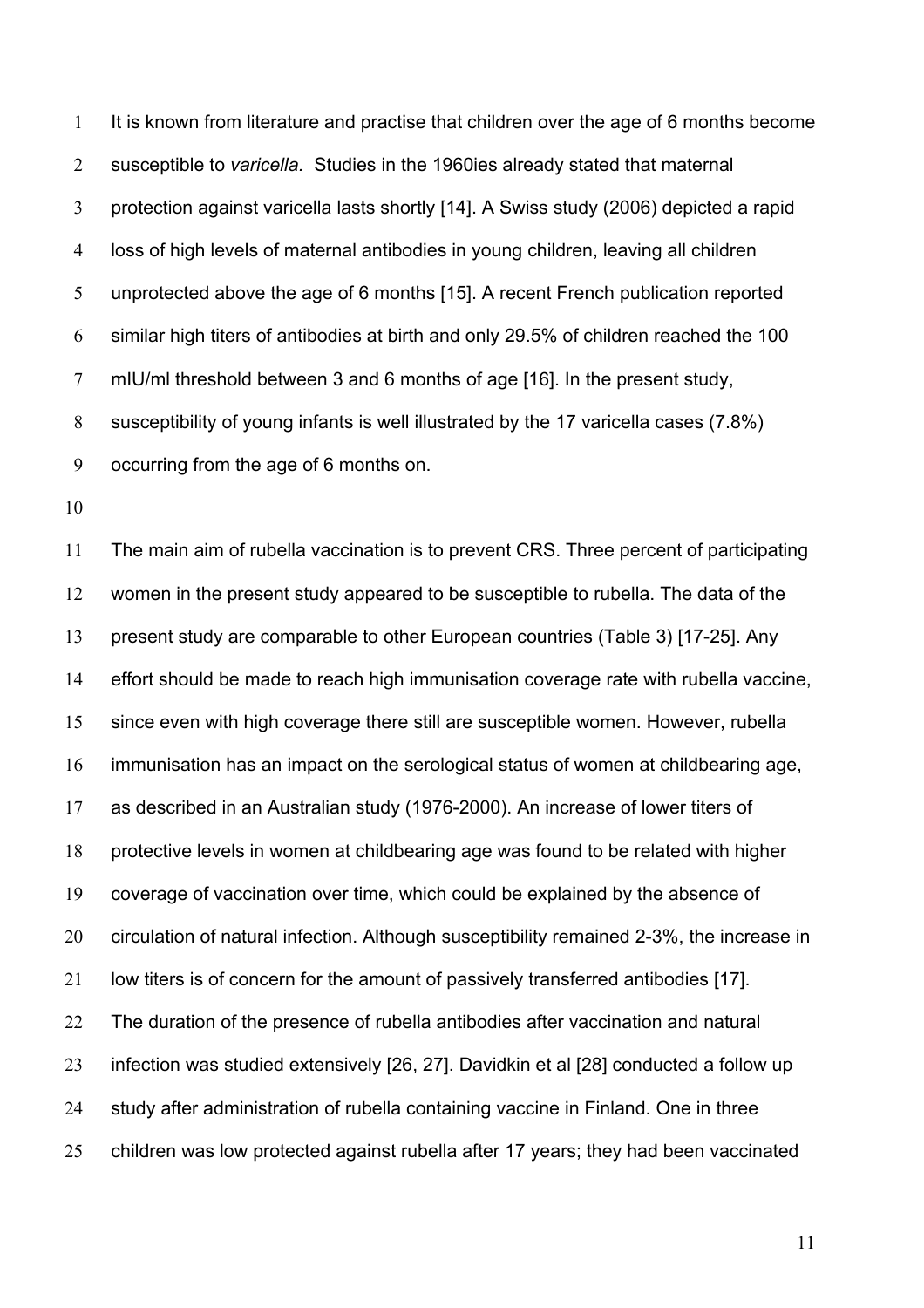with 1 vaccine dose at 12-18 months and 1 dose at 6 years of age. Longer protection was noticed after 2 doses at 6 and 11 years. Johnson et al reported that an early booster might lead to greater susceptibility at childbearing age. Levels of naturally acquired antibodies were more persistent than for vaccine induced antibodies [28]. Vaccine induced rubella antibodies decline over time to below the cut off, but there is evidence that such vaccinees do not develop viraemia when challenged by rubella. This could explain why, despite waning of vaccine induced antibodies, outbreaks are only described in unvaccinated populations [30, 31]. Levels of naturally acquired antibodies are more persistent than for vaccine induced antibodies. Estimated half life after rubella infection is 114 years according to Amanna et al, [27] and repetitive exposures and infections seem not absolutely required for maintaining long-term antiviral antibody responses. In the present study, GMT does not differ between women who reported a natural infection and those who were vaccinated, but the naturally infected group is rather

small.

# *Implications of the study results*

 In Europe, the first dose of MMR is administered usually at 12-15 months of age. Based on the presented results and literature, a susceptibility gap exists for rubella between the loss of maternal antibodies and the start of protection offered by vaccination. Most children attend day-care facilities starting from the age of 3- 4 months in Flanders, Belgium, and susceptible infants will match with infectious ones. Earlier vaccination could be considered to close the gap, however, humoral immune responses to live attenuated vaccines in young infants are known to be immature before 6-9 months of age [29, 30]. For measles , the results of this very cohort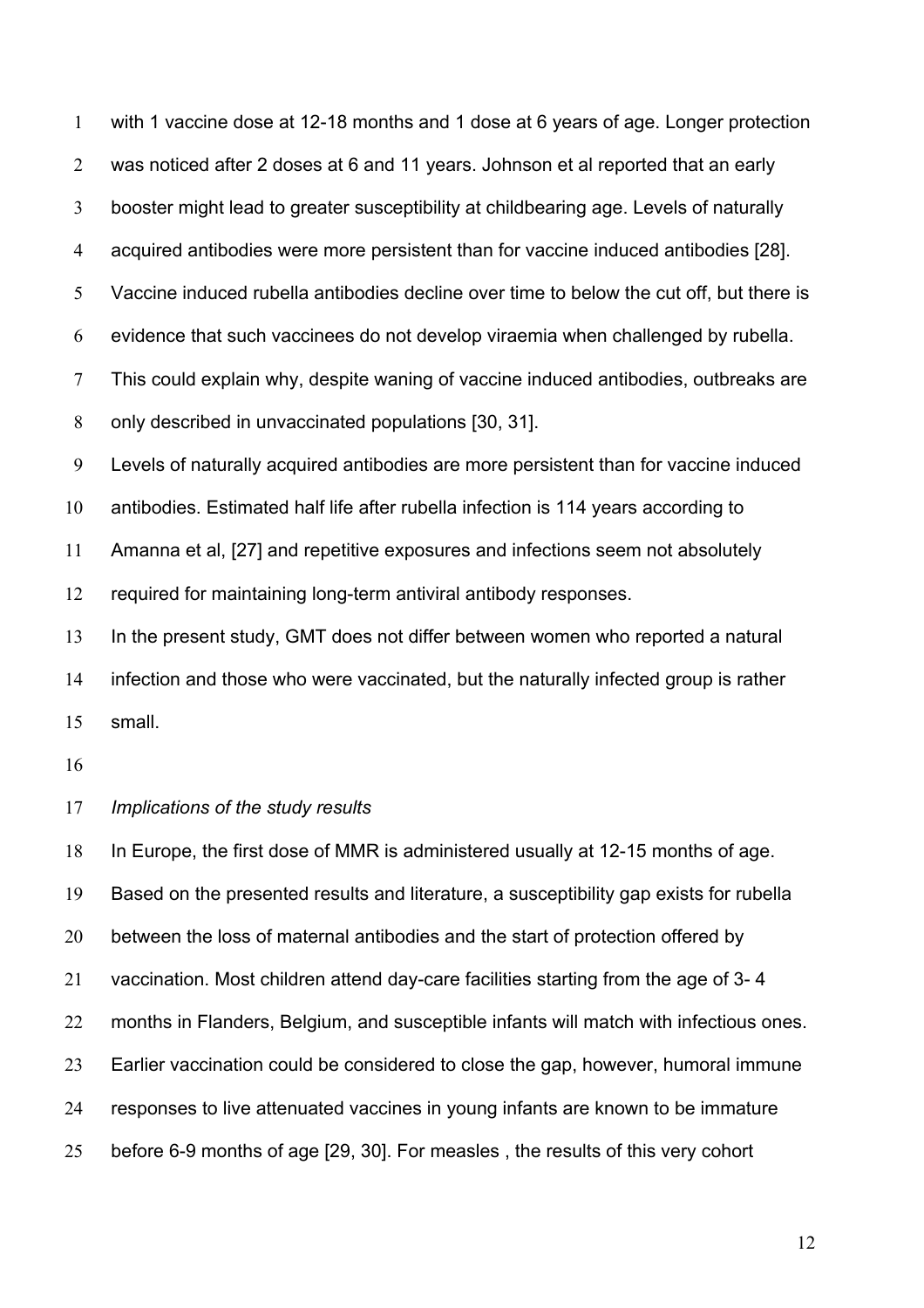showed also a broadening gap of susceptibility [6]. Authors argued to close this gap in case of possible contact with measles (epidemic, travel etc) by immunization with an additional dose at the age of 6 months. The main purpose of rubella vaccination however, is to provide women with rubella immunity lasting over the reproductive age and therefore, an early vaccination against rubella is strictly speaking not a priority. Moreover, rubella cases under the age of 12 months are rarely reported and without major complications [31] . Therefore, we do not recommend an earlier administration of a MMR vaccine for the rubella component, but strongly recommend vaccination of susceptible women, and timely vaccination of all infants, especially with the use of 10 the combination vaccine MMR.

 Varicella is a serious infection if acquired during pregnancy and in very young and premature children for whom the disease can be more pronounced [3]. Therefore post-partum vaccination of susceptible women (after screening) is a feasible, utile and even cost-effective measure to take [32] [33]. If universal varicella vaccination would be considered to be implemented, timing of the first dose of a varicella containing vaccine should take into account the here presented early loss of maternally derived protection. Few studies have been conducted with varicella vaccines administered at ages below 12 months. They show that vaccination at the age of 9-10 months elicits similar humoral immune responses compared to vaccination at 12 months of age [34, 35].

# *Study related remarks*

 A possible shortcoming of the study is the used ELISA test for varicella antibody testing. This test does not target specifically the envelop glycoproteins and achieves a 100% specificity with a 83% sensitivity after natural infection versus 78% sensitivity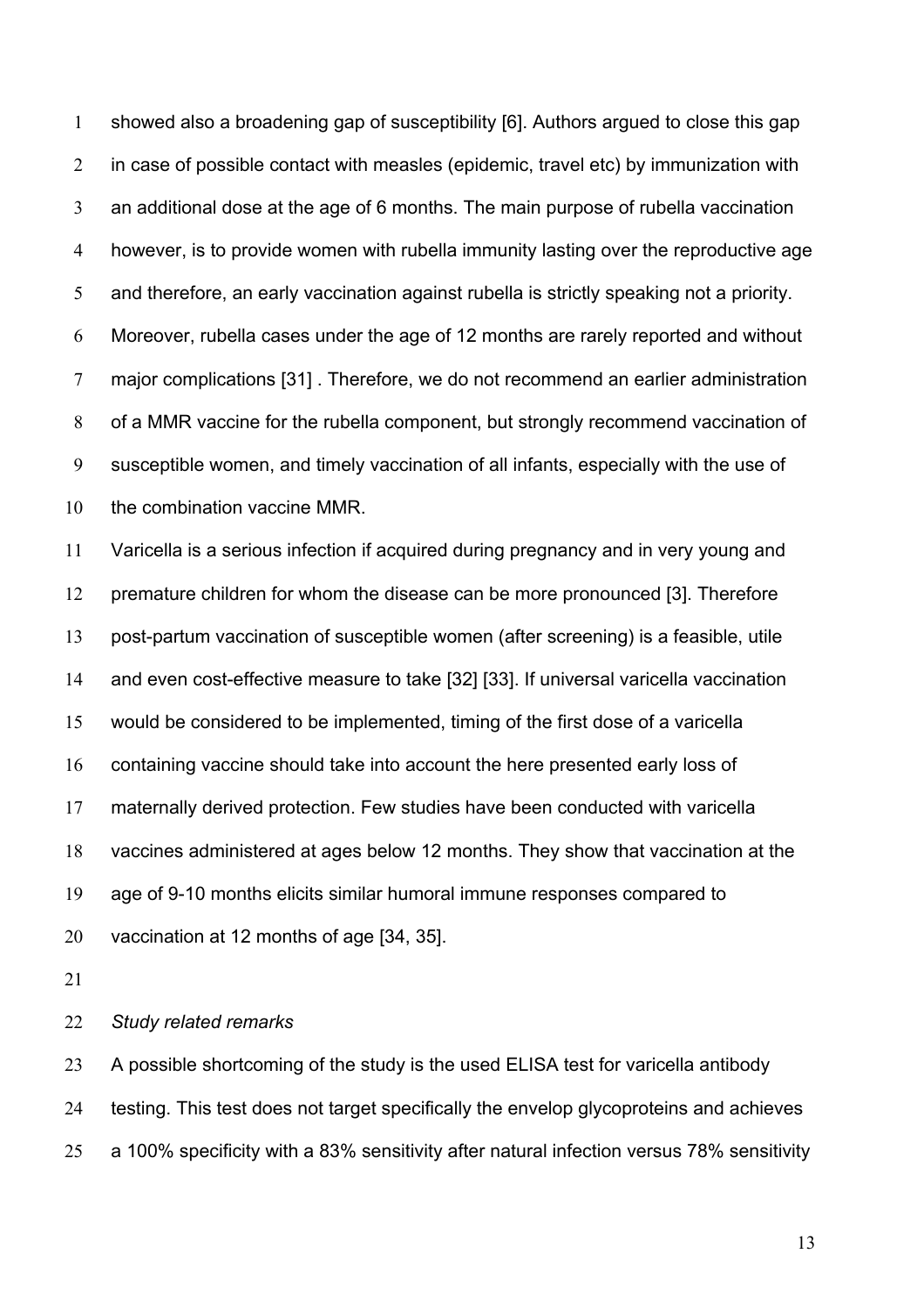post-vaccination [36]. The gold standard for varicella antibody measurement is FAMA (fluorescent antibody to membrane antigen test). However, since none of the participating women was vaccinated against varicella, the presently used test is supposed to detect sufficiently the naturally derived antibodies. Finally, 11% of participating women appeared to have experienced a varicella zoster episode in the past. This finding is not surprising and in line with previous published data: in the UK, 10.5% of women have suffered from zoster before the age of 45

years [37] and in the USA 8-10% of women before the age of 40 [38].

# *Conclusion*

 Maternal antibodies wane rapidly for both rubella and varicella. One should be aware that children lose passive maternal protection before the age of 6 months in regions with high rubella vaccination coverage. However, immunity of fertile women is most important since CRS is to be prevented in newborns. Therefore, vaccination of susceptible adults and maintenance of high coverage of rubella vaccination programmes should precede. Additionally, the presented results underline the importance of timely administration of MMR vaccines. In case a country starts a universal varicella vaccination program, the early loss of maternal antibodies should be taken into account. Additionally vaccination of susceptible women at childbearing age is to be recommended.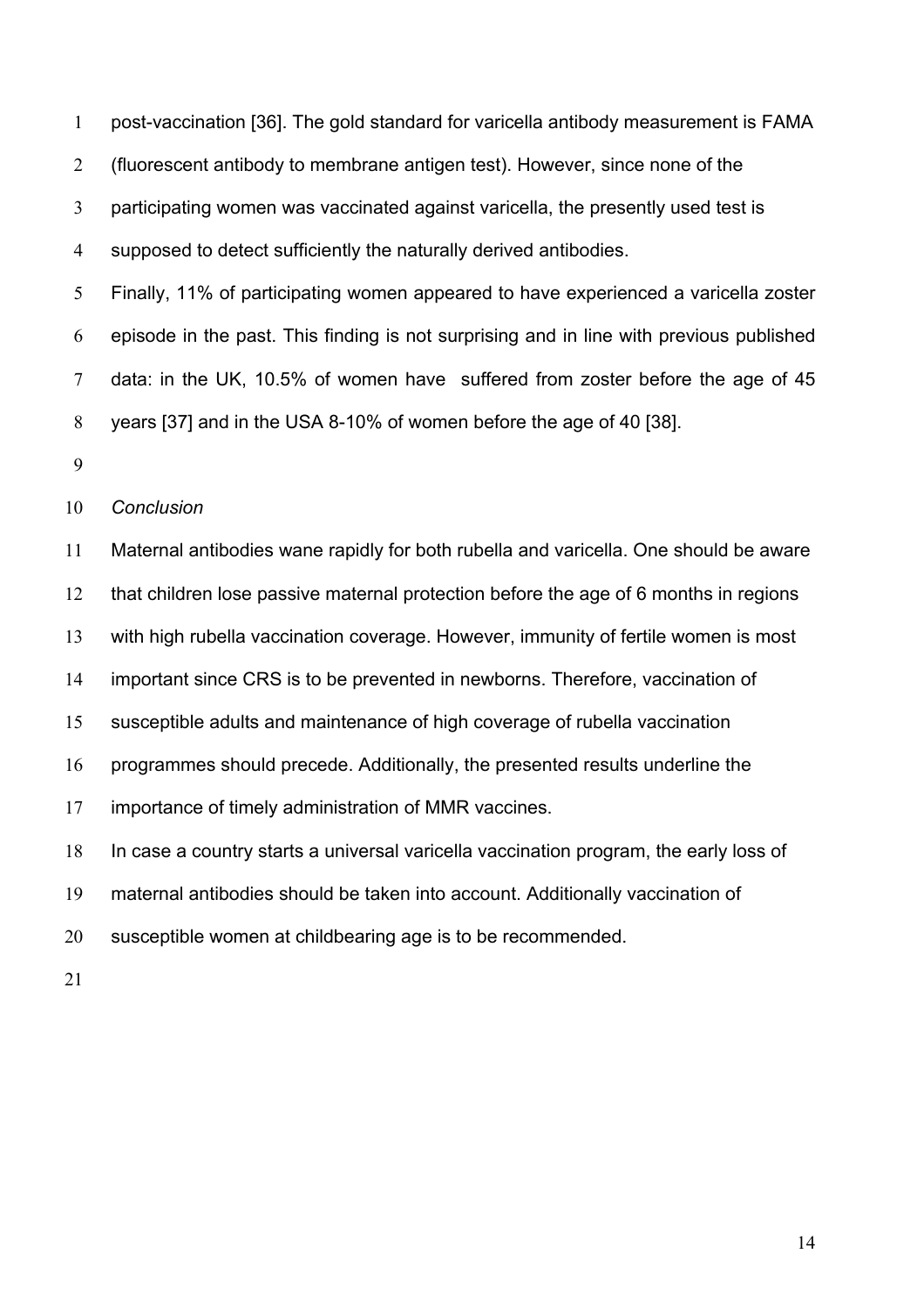# 1 **References:**

2 [1] Vandermeulen C, Mathieu R, Geert LR, Pierre VD, Karel H. Long-term persistence of<br>3 antibodies after one or two doses of MMR-vaccine. Vaccine 2007 Sep 17;25(37-38):6672-6. 3 antibodies after one or two doses of MMR-vaccine. Vaccine 2007 Sep 17;25(37-38):6672-6.<br>4 [2] Mardone A. de Ory F. Carton M. Cohen D. van Damme P. Davidkin L et al. The

4 [2] Nardone A, de Ory F, Carton M, Cohen D, van Damme P, Davidkin I, et al. The<br>5 comparative sero-epidemiology of varicella zoster virus in 11 countries in the Europear 5 comparative sero-epidemiology of varicella zoster virus in 11 countries in the European<br>6 region. Vaccine 2007 Nov 7;25(45):7866-72.

6 region. Vaccine 2007 Nov 7;25(45):7866-72. [3] van der Zwet WC, Vandenbroucke-Grauls CMJE, van Elburg RM, Cranendonk A, 8 Zaaijer HL. Neonatal antibody titers against varicella-zoster virus in relation to gestational age,<br>9 birth weight, and maternal titer. Pediatrics 2002;109(1):79-85. 9 birth weight, and maternal titer. Pediatrics 2002;109(1):79-85.<br>10 141 Glezen WP. Effect of maternal antibodies on the infar-

[4] Glezen WP. Effect of maternal antibodies on the infant immune response 3. Vaccine 11 2003;21(24):3389-92.<br>12 151 Gans H. DeHo

12 [5] Gans H, DeHovitz R, Forghani B, Beeler J, Maldonado Y, Arvin AM. Measles and mumps<br>13 vaccination as a model to investigate the developing immune system: passive and active 13 vaccination as a model to investigate the developing immune system: passive and active

14 immunity during the first year of life. Vaccine 2003;21(24):3398-405.<br>15 [6] Leuridan E. HN, Hutse V., leven M., Aerts M., Van Damme P. [6] Leuridan E. HN, Hutse V., Ieven M., Aerts M., Van Damme P. Early Waning of Maternal 16 Measles Antibodies in the Era of Global Measles Vaccination. BMJ (Clinical research ed 17 2010(340):c1626.<br>18 I71 Skendzell

18 [7] Skendzel LP. Rubella immunity. Defining the level of protective antibody. Am J Clin<br>19 Pathol 1996 Aua:106(2):170-4. 19 Pathol 1996 Aug;106(2):170-4.<br>20 **181** Akaike. Information the

20 [8] Akaike. Information theory and an extension of the maximum likelihood 21 principle. Budapest: Akademia Kiado, 1973.

22 [9] Sato H, Albrecht P, Reynolds DW, Stagno S, Ennis FA. Transfer of measles, mumps, and 23 rubella antibodies from mother to infant. Its effect on measles, mumps, and rubella<br>24 immunization. AmJDisChild 1979:133(12):1240-3. immunization. AmJDisChild 1979;133(12):1240-3.

25 [10] De Azevedo Neto RS, Silveira AS, Nokes DJ, Yang HM, Passos SD, Cardoso MR, et al.<br>26 Rubella seroepidemiology in a non-immunized population of Sao Paulo State, Brazil. 26 Rubella seroepidemiology in a non-immunized population of Sao Paulo State, Brazil.<br>27 Epidemiology and infection 1994 Aug;113(1):161-73. 27 Epidemiology and infection 1994 Aug;113(1):161-73.

28 [11] Nicoara C, Zach K, Trachsel D, Germann D, Matter L. Decay of passively acquired<br>29 maternal antibodies against measles, mumps, and rubella viruses. ClinDiaanLab Immunol 29 maternal antibodies against measles, mumps, and rubella viruses. ClinDiagnLab Immunol 30 1999;6(6):868-71.

31 [12] Klinge J, Lugauer S, Korn K, Heininger U, Stehr K. Comparison of immunogenicity and<br>32 reactogenicity of a measles, mumps and rubella (MMR) vaccine in German children reactogenicity of a measles, mumps and rubella (MMR) vaccine in German children

33 vaccinated at 9-11, 12-14 or 15-17 months of age. Vaccine 2000;18(27):3134-40.<br>34 [13] Leineweber B, Grote V, Schaad UB, Heininger U. Transplacentally acquire

34 [13] Leineweber B, Grote V, Schaad UB, Heininger U. Transplacentally acquired<br>35 immunoalobulin G antibodies against measles, mumps, rubelia and varicella-zoste immunoglobulin G antibodies against measles, mumps, rubelia and varicella-zoster virus in

36 preterm and full term newborns. Pediatric Infectious Disease Journal 2004;23(4):361-3.

37 [14] Brunell PA. Placental transfer of varicella-zoster antibody. Pediatrics 1966 Dec: 38 (6): 1034-8.

39 [15] Heininger U, Desgrandchamps D, Schaad UB. Seroprevalence of Varicella-Zoster virus

40 IgG antibodies in Swiss children during the first 16 months of age. Vaccine 2006 Apr 41 12;24(16):3258-60.<br>42 [16] Pinguier D,

42 [16] Pinquier D, Gagneur A, Balu L, Brissaud O, Gras Le Guen C, Hau-Rainsard I, et al.<br>43 Prevalence of anti-varicella-zoster virus antibodies in French infants under 15 months of a

Prevalence of anti-varicella-zoster virus antibodies in French infants under 15 months of age. 44 Clin Vaccine Immunol 2009 Apr;16(4):484-7.

45 [17] Francis BH, Thomas AK, McCarty CA. The impact of rubella immunization on the<br>46 serological status of women of childbearing gae: a retrospective longitudingl study in serological status of women of childbearing age: a retrospective longitudinal study in 47 Melbourne, Australia. Am J Public Health 2003 Aug;93(8):1274-6.

48 [18] Kakoulidou M, Forsgren M, Lewensohn-Fuchs I, Johansen K. Serum levels of rubella-

49 specific antibodies in Swedish women following three decades of vaccination programmes.

50 Vaccine 2009 Nov 29.<br>51 [19] Tookey PA, Co 51 [19] Tookey PA, Cortina-Borja M, Peckham CS. Rubella susceptibility among pregnant

52 women in North London, 1996-1999. Journal of public health medicine 2002 Sep;24(3):211-6.<br>53 [20] Karakoc GB, Altintas DU, Kilinc B, Karabay A, Mungan NO, Yilmaz M, et al.

53 [20] Karakoc GB, Altintas DU, Kilinc B, Karabay A, Mungan NO, Yilmaz M, et al.

- 54 Seroprevalence of rubella in school girls and pregnant women 71. European Journal of
- 55 Epidemiology 2002;18(1):81-4.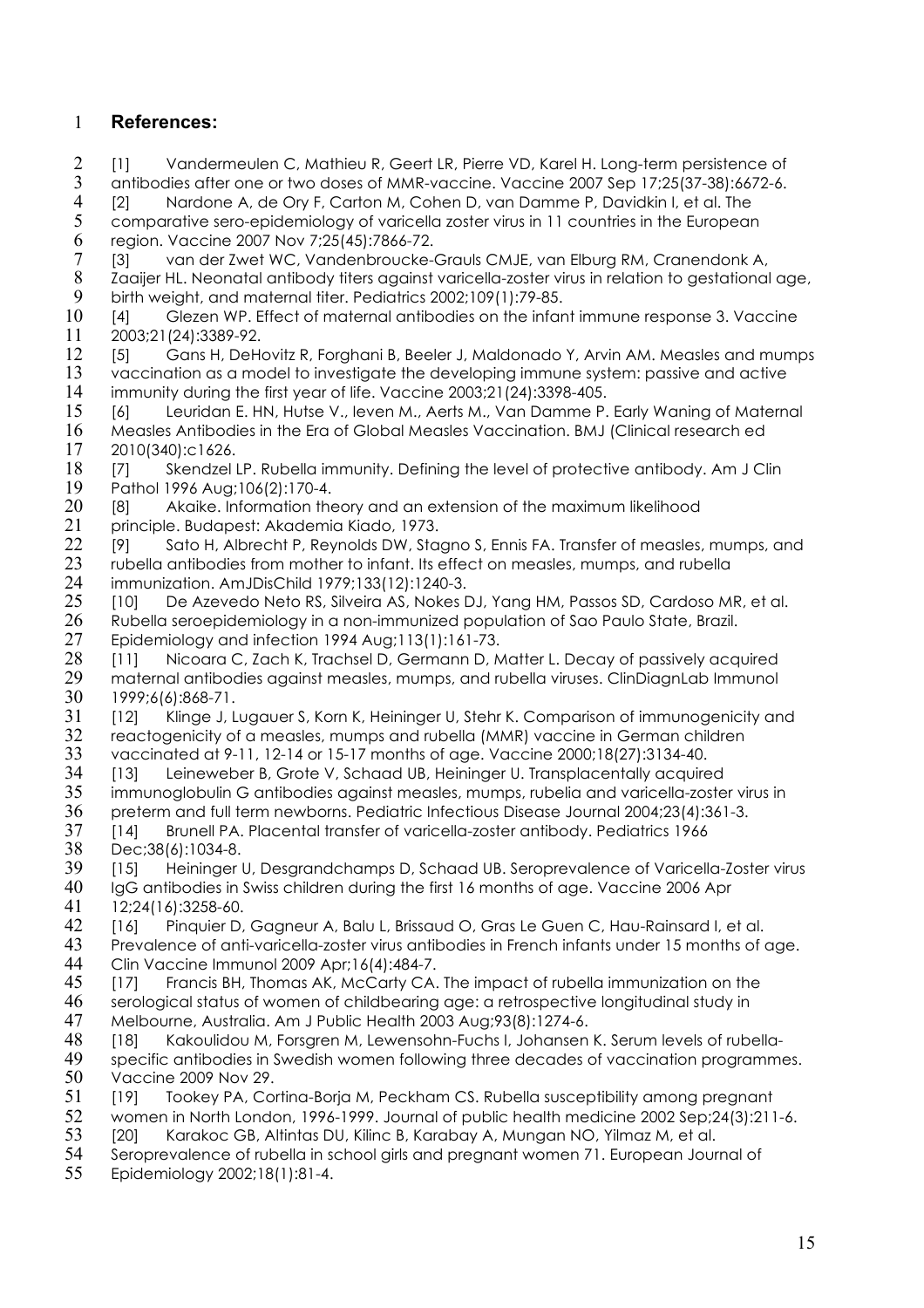- 1 [21] Wysokinska T, Janaszek W, Bucholc B, Gorska P, Gniadek G, Slusarczyk J, et al. The 2 prevalence of anti-rubella antibodies in women of childbearing age in Poland. Vaccine
- 3 2004;22(15-16):1899-902. [22] Goncalves G, Nascimento MS, Reu C, Cutts FT. Levels of rubella antibody among 5 vaccinated and unvaccinated Portuguese mothers and their newborns. Vaccine 2006 Nov<br>6 30:24(49-50):7142-7.
- 6 30;24(49-50):7142-7.<br>7 [23] Sasmaz T. Kui 7 [23] Sasmaz T, Kurt AO, Ozturk C, Bugdayci R, Oner S. Rubella seroprevalence in women in 8 the reproductive period, Mersin, Turkey. Vaccine 2007 Jan 15;25(5):912-7.<br>9 [24] Gioula G FA, Exindari M, Atmatzidis G, Chatzidimitriou D, Melidou A
- 9 [24] Gioula G FA, Exindari M, Atmatzidis G, Chatzidimitriou D, Melidou A, Kuriazopoulou-
- 10 Dalaina V. Rubella immunity and vaccination coverage of the population of northern 11 Greece in 2006. Eurosurveillance 2007;12(11).
- 12 [25] Seneze C, Haus-Cheymol R, Hanslik T. [Rubella seroprevalence in 234 military young 13 women aged between 19 and 31 years]. Presse Med 2008 Dec;37(12):1717-22.<br>14 [26] Plotkin S OW, Offit P. Vaccines: Elsevier, 2008.
- [26] Plotkin S OW, Offit P. Vaccines: Elsevier, 2008.
- 15 [27] Amanna IJ, Carlson NE, Slifka MK. Duration of humoral immunity to common viral and 16 vaccine antigens. N Engl J Med 2007 Nov 8;357(19):1903-15.<br>17 [28] Johnson C, Tookey P. Rubella immunisation: serologic
- 17 [28] Johnson C, Tookey P. Rubella immunisation: serological status and attitudes of 18 pregnant women. Health Visit 1988 Feb;61(2):43-5.<br>19 1291 Gans HA, Lew-Yasukawa L, Beeler J, DeHov
- [29] Gans HA, Lew-Yasukawa L, Beeler J, DeHovitz R, Maldonado Y, Arvin AM. Immune
- 20 responses of 6, 9 and 12 month old infants immunized with measles or mumps vaccine and
- 21 the effects of passive antibodies on these responses. Pediatric Research 1999;45(4):161A-A.<br>22 [30] Siearist CA. Vaccination in the neonatal period and early infancy. Intern Rev Immung 22 [30] Siegrist CA. Vaccination in the neonatal period and early infancy. Intern Rev Immunol<br>23 2000;19:195-219. 23 2000;19:195-219.
- 24 [31] http://www.euvac.net/graphics/euvac/pdf/rubella\_report\_2008.pdf, consulted 15<br>25 May 2010 May 2010
- 26 [32] Pinot de Moira A, Edmunds WJ, Breuer J. The cost-effectiveness of antenatal varicella
- 27 screening with post-partum vaccination of susceptibles. Vaccine 2006 Feb 27;24(9):1298-307. 28 [33] Alfonsi V, Montomoli E, Manini I, Alberini I, Gentile C, Rota MC, et al. Susceptibility to<br>29 varicella in childbearing age women, Central Italy: is there a need for vaccinating this
- 29 varicella in childbearing age women, Central Italy: is there a need for vaccinating this<br>30 population aroup? Vaccine 2007 Aug 10:25(32):6086-8. 30 population group? Vaccine 2007 Aug 10;25(32):6086-8.<br>31 [34] Dhillon S. Curran MP. Live attenuated measles. n
- [34] Dhillon S, Curran MP. Live attenuated measles, mumps, rubella, and varicella zoster 32 virus vaccine (Priorix-Tetra). Paediatric drugs 2008;10(5):337-47.<br>33 [35] Hadinegoro SR, Hindra IS, Han HH, Gatchalian S, Bock H
- [35] Hadinegoro SR, Hindra IS, Han HH, Gatchalian S, Bock HL. Reactogenicity and
- 34 immunogenicity of a live-attenuated refrigerator-stable varicella vaccine (OKA strain) in 35 healthy seronegative subjects age 10 months to 12 years. The Southeast Asian journal of
- 36 tropical medicine and public health 2009 Sep;40(5):991-9.
- 37 [36] Sauerbrei A, Wutzler P. Serological detection of varicella-zoster virus-specific
- 38 immunoglobulin G by an enzyme-linked immunosorbent assay using glycoprotein antigen.<br>39 Journal of clinical microbioloay 2006 Sep:44(9):3094-7. 39 Journal of clinical microbiology 2006 Sep;44(9):3094-7.
- 40 [37] Chapman RS, Cross KW, Fleming DM. The incidence of shingles and its implications for 41 vaccination policy. Vaccine 2003 Jun 2;21 (19-20):2541-7.<br>42 [38] Insinga RP, Itzler RF, Pellissier JM, Saddier P, Nikas A
- 42 [38] Insinga RP, Itzler RF, Pellissier JM, Saddier P, Nikas AA. The incidence of herpes zoster in
- 43 a United States administrative database. Journal of general internal medicine 2005
- 44 Aug;20(8):748-53.
- 45
- 46
- 47